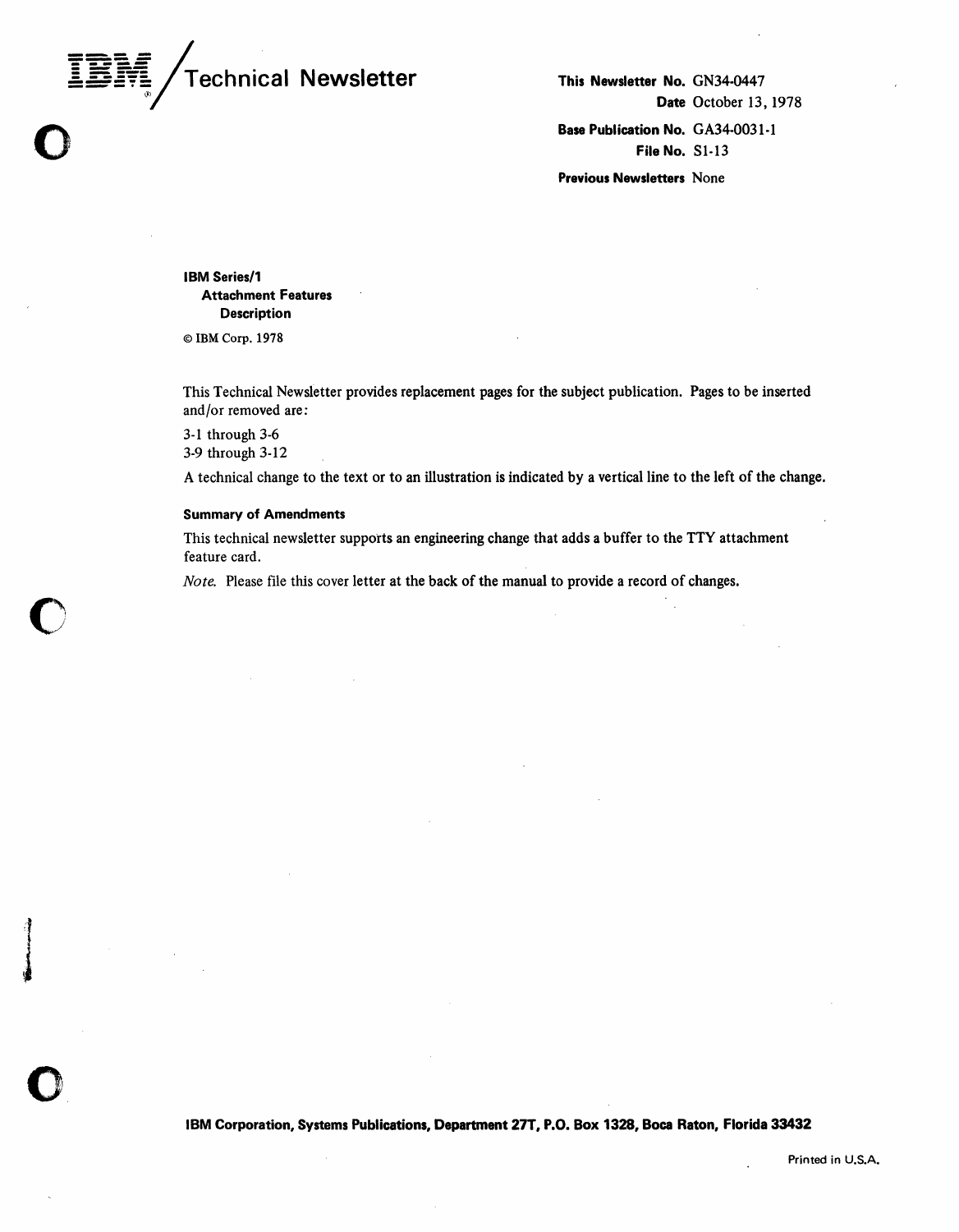$\label{eq:2.1} \mathcal{L}(\mathcal{L}^{\text{max}}_{\mathcal{L}}(\mathcal{L}^{\text{max}}_{\mathcal{L}}(\mathcal{L}^{\text{max}}_{\mathcal{L}}(\mathcal{L}^{\text{max}}_{\mathcal{L}^{\text{max}}_{\mathcal{L}}(\mathcal{L}^{\text{max}}_{\mathcal{L}^{\text{max}}_{\mathcal{L}^{\text{max}}_{\mathcal{L}^{\text{max}}_{\mathcal{L}^{\text{max}}_{\mathcal{L}^{\text{max}}_{\mathcal{L}^{\text{max}}_{\mathcal{L}^{\text{max}}_{\mathcal{L}^{\text{max}}$  $\label{eq:2.1} \frac{1}{\sqrt{2}}\int_{\mathbb{R}^3}\frac{1}{\sqrt{2}}\left(\frac{1}{\sqrt{2}}\right)^2\frac{1}{\sqrt{2}}\left(\frac{1}{\sqrt{2}}\right)^2\frac{1}{\sqrt{2}}\left(\frac{1}{\sqrt{2}}\right)^2\frac{1}{\sqrt{2}}\left(\frac{1}{\sqrt{2}}\right)^2\frac{1}{\sqrt{2}}\left(\frac{1}{\sqrt{2}}\right)^2\frac{1}{\sqrt{2}}\frac{1}{\sqrt{2}}\frac{1}{\sqrt{2}}\frac{1}{\sqrt{2}}\frac{1}{\sqrt{2}}\frac{1}{\sqrt{2}}$ 

 $\label{eq:1} \frac{1}{2} \sum_{i=1}^n \frac{1}{2} \sum_{j=1}^n \frac{1}{2} \sum_{j=1}^n \frac{1}{2} \sum_{j=1}^n \frac{1}{2} \sum_{j=1}^n \frac{1}{2} \sum_{j=1}^n \frac{1}{2} \sum_{j=1}^n \frac{1}{2} \sum_{j=1}^n \frac{1}{2} \sum_{j=1}^n \frac{1}{2} \sum_{j=1}^n \frac{1}{2} \sum_{j=1}^n \frac{1}{2} \sum_{j=1}^n \frac{1}{2} \sum_{j=1}^n \frac{1}{$  $\label{eq:2.1} \frac{1}{\sqrt{2\pi}}\int_{0}^{\infty}\frac{1}{\sqrt{2\pi}}\left(\frac{1}{\sqrt{2\pi}}\right)^{2\alpha} \frac{1}{\sqrt{2\pi}}\int_{0}^{\infty}\frac{1}{\sqrt{2\pi}}\left(\frac{1}{\sqrt{2\pi}}\right)^{\alpha} \frac{1}{\sqrt{2\pi}}\frac{1}{\sqrt{2\pi}}\int_{0}^{\infty}\frac{1}{\sqrt{2\pi}}\frac{1}{\sqrt{2\pi}}\frac{1}{\sqrt{2\pi}}\frac{1}{\sqrt{2\pi}}\frac{1}{\sqrt{2\pi}}\frac{1}{\sqrt{2\$  $\label{eq:2.1} \mathcal{L}(\mathcal{L}^{\text{max}}_{\mathcal{L}}(\mathcal{L}^{\text{max}}_{\mathcal{L}}),\mathcal{L}^{\text{max}}_{\mathcal{L}}(\mathcal{L}^{\text{max}}_{\mathcal{L}}))$ 

 $\label{eq:2.1} \mathcal{L}(\mathcal{L}^{\text{max}}_{\mathcal{L}}(\mathcal{L}^{\text{max}}_{\mathcal{L}})) \leq \mathcal{L}(\mathcal{L}^{\text{max}}_{\mathcal{L}}(\mathcal{L}^{\text{max}}_{\mathcal{L}}))$ 

 $\overline{\phantom{a}}$ 

 $\label{eq:2.1} \frac{1}{\sqrt{2}}\int_{0}^{\infty}\frac{1}{\sqrt{2\pi}}\left(\frac{1}{\sqrt{2}}\right)^{2}d\mu_{\rm{max}}\left(\frac{1}{\sqrt{2}}\right).$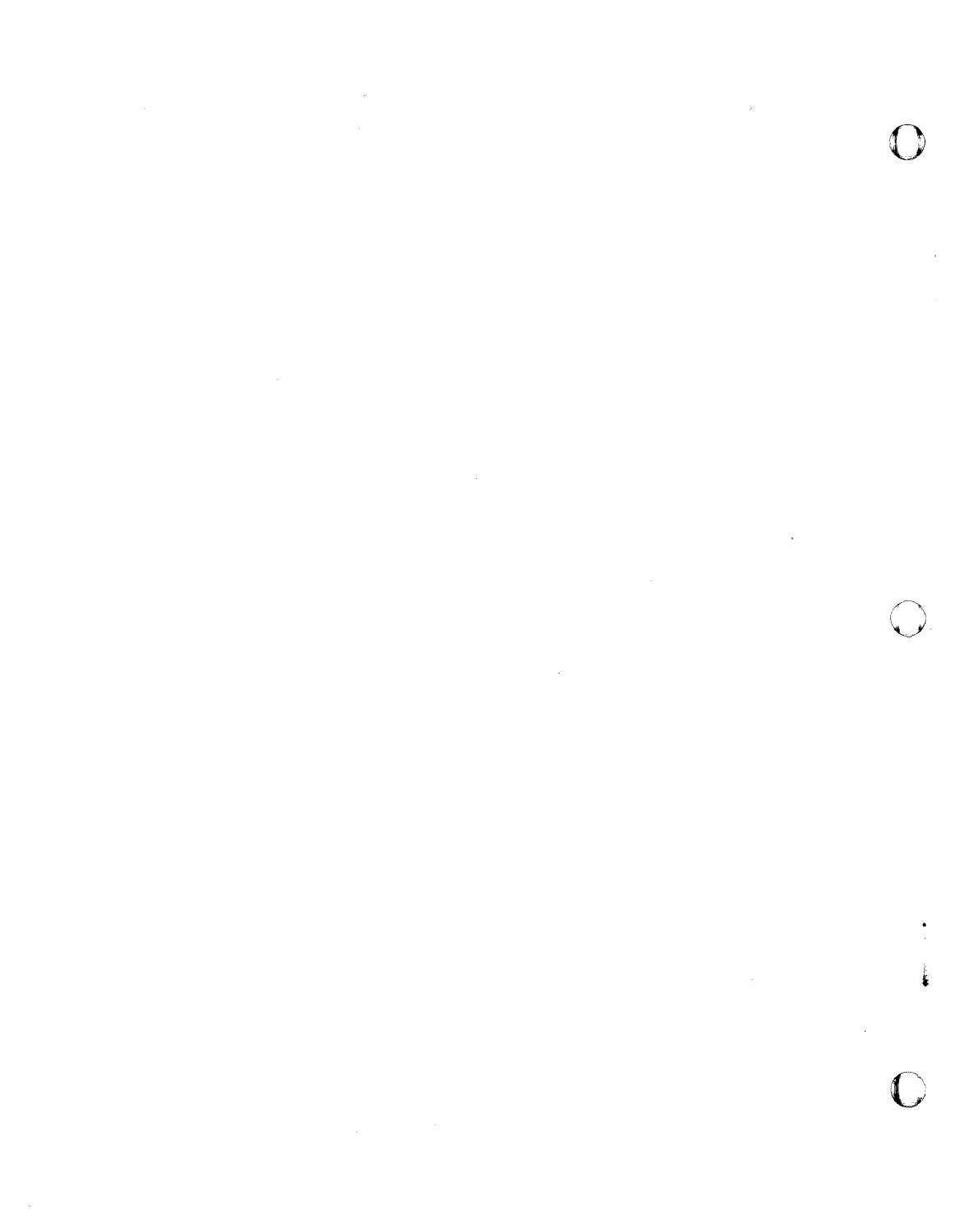#### Page of GA34-0031-1 As updated October 13, 1978 By TNL GN34-0447

# **Chapter 3. Teletypewriter Adapter Feature**

This chapter provides a functional description of and machine-language programming information for the Teletypewriter Adapter User Attachment Feature card (referred to as the teletypewriter adapter in the remainder of this chapter). Also included is information on operational characteristics including (1) data transmission and (2) transmit and receive operations. This material can be found at the end of this chapter.

# **Functional Description**

o

o

o

The teletypewriter adapter is an input/output device attachment. This attachment was designed primarily to attach a teletypewriter I/O device such as a Teletype\* Model ASR33, ASR35, or KSR33. However, the adapter may be used to attach other devices that satisfy the interface requirements. Some of the commercially available devices that can be attached to this feature include:

Printer - keyboards Keyboard - display units Keyboard - display - printer units Printers Tape cassettes Tape units Card readers Badge readers Plotters

*Note.* The interrupt mask time of the program support system that is used may preclude operation at the bit rate required by any of the above devices. Unbuffered devices whose input is from the keyboard are generally much less affected by the interrupt mask time of the program support system. See *IBM Series/1 User's Attachment Manual,*  GA34-0033, Chapter 4, for details.

One of the following bit-transfer rates can be selected:

|     | Bits per second |
|-----|-----------------|
| 50  | 300             |
| 75  | 600             |
| 100 | 1200            |
| 110 | 2400            |
| 150 | 4800            |
| 200 | 9600            |

*Note.* The interrupt mask time of the program support system may preclude operation at bit rates higher than 110 bps.

\*Trademark of Teletype Corporation

The bit-transfer rate that the teletypewriter adapter can accept is selectable at installation time by a field-installable connector (jumper) on the attachment logic card. The jumper can be changed if a different I/O device is attached that operates at another bit-transfer rate.

Attachment options between the teletypewriter adapter . and the attached device are also selectable at installation time by field-installable jumpers on the attachment logic card. These jumpers can be changed to accommodate a different I/O device if desired. Four input options-isolated and non-isolated contact sense, TTL, and EIA-and three output options-solid state switch/TTL, current driver, and EIA-are available.

Also, three outputs-solid state switch/TTL for write control, solid state switch/TTL for read control, and EIA data terminal ready-are available to the user. Write control and read control are controlled by modifier bit 7 in the Write and Read commands. (See "Write" command and "Read" command in this chapter.) The EIA data terminal ready output is active when power is applied to the teletypewriter adapter.

The teletypewriter adapter supports full duplex operation. Data can be concurrently transmitted and received between the teletypewriter adapter and the attached device. Any of the 256 hex data codes can be transmitted or received.

The teletypewriter adapter does not *transmit* break characters .. *Received* break characters will appear to the program support system as a series of all zero characters followed by one unpredictable character.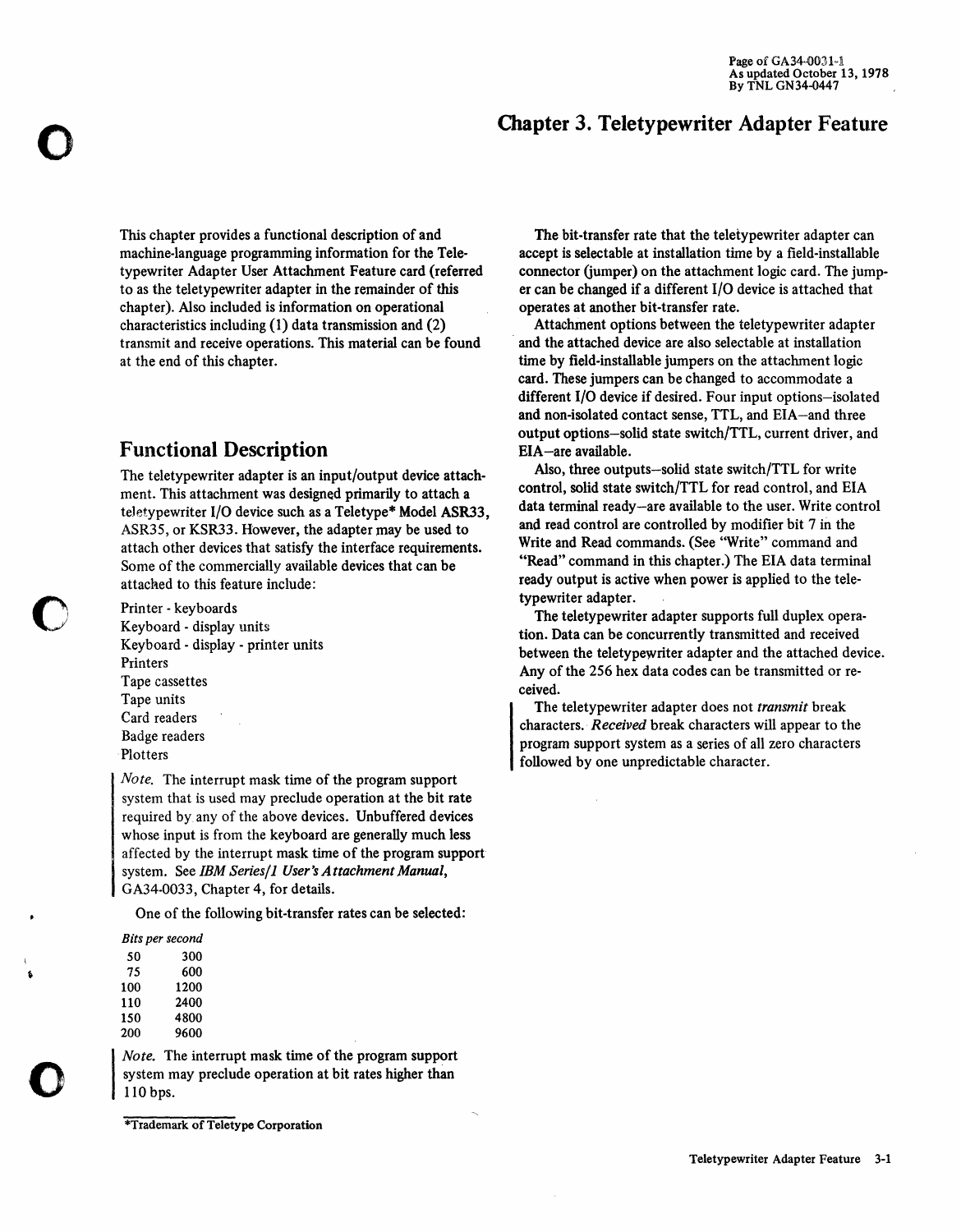# **Programming Information**

# **Initial Program Load (IPL)**

The teletypewriter adapter can perform initial program load (IPL) as either the primary or alternate IPL source. During installation, this option is selected by a field-installable connector (jumper) on the attachment logic card. If Primary is selected on the attachment card and the IPL Source switch on the console is in the Primary position, the teletypewriter adapter is selected to perform the IPL when the Load key is pressed. If the connector is installed in the Alternate position, the IPL Source switch on the console must be in the Alternate position for the teletypewriter adapter to perform IPL.

The IPL record length is 256 bytes and starts loading into main storage at location zero. When IPL is completed, control is turned over to the instruction at main-storage location zero on interrupt level zero.

### **Operate I/O Instruction**

Communication between the processor and the device attached to the teletypewriter adapter is initiated by the processor. All teletypewriter adapter functions (control, write, and read) must be initiated with Operate I/O instructions stored in the processor.



The address field (bits  $16-31$ ) and the contents of the register specified in the R2 field (bits 8-10) of the Operate I/O instruction generate an effective address that points to a main-storage location containing an immediate device control block (IDCB). IDCBs are doubleword blocks of storage reserved by programs for storage of device-directed commands.

If bit 11 of the instruction (the indirect addressing bit) is a 1, the effective address address points to a main storage location containing the *address* of the IDCB.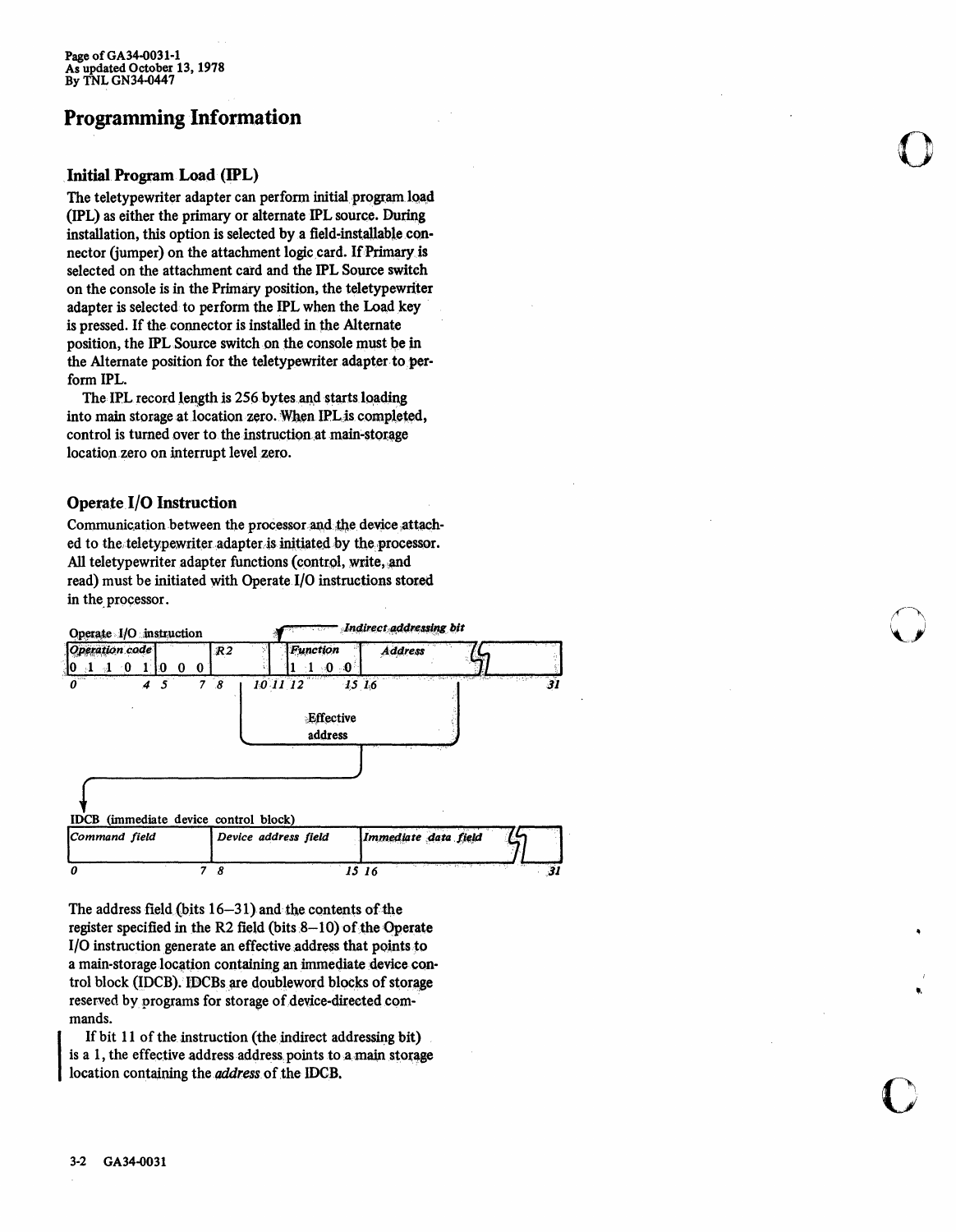# Addressing

o

o

o

The attached device is addressed by the 8-bit address field in the IDCB (bits  $8-15$ ).

#### IDCB (immediate device control block)



16

Field-installable jumpers on the teletypewriter adapter attachment card provide the capability of selecting anyone of 256 addresses (00-FF hex) for the attached device.

31

# Commands

The teletypewriter adapter performs two types of receive vperations. An understanding of these two types is necessary before discussing commands and condition codes.

• Nonnal receive operation.

 $\bar{z}$ 

This receive operation results in posting an attention interrupt. No data characters are lost.

• Overrun receive operation. This receive operation results in posting an exception (overrun) interrupt. A second character is received and the leading edge of its first stop bit time is detected before the first character is read by the program. The second character is lost. The first character is in the receive buffer register and can be read by executing an Operate I/O instruction with a Read command in the IDCB.

As shown below, IDCB command-field bits 0-7 define the various control and read functions issued to the teletypewriter adapter by the processor. The specific commands are described in the following sections.

|      | Command field |                 | Device address field                                                                                    |       |       | Immediate data field     |  |
|------|---------------|-----------------|---------------------------------------------------------------------------------------------------------|-------|-------|--------------------------|--|
| 0    | 2<br>3        | 7<br>4          | 8                                                                                                       |       |       | 15 16                    |  |
| Chan | R/W           | <b>Function</b> | Modifier Hex                                                                                            |       |       | Specific command         |  |
| 0    |               | 10 Control      | 0000                                                                                                    | 60    |       | Prepare                  |  |
| 0    |               | 10 Control      | 1111                                                                                                    | 6F    |       | <b>Reset device</b>      |  |
| 0    |               | 10 Control      | 1110                                                                                                    | 6E    |       | Reset to diagnostic wrap |  |
| 0    |               | 01 Write        | 000X                                                                                                    | 50.51 | Write |                          |  |
| 0    | 0             | 01 Read         | 000X                                                                                                    | 10,11 | Read  |                          |  |
| 0    | 0             | 10 Read status  | 0000                                                                                                    | 20    |       | Read ID                  |  |
|      |               |                 | Write bit $7 = 0$ Write control interface line is disabled<br>1 Write control interface line is enabled |       |       |                          |  |
|      |               |                 | Read bit $7 = 0$ Read control interface line is disabled<br>1 Read control interface line is enabled    |       |       |                          |  |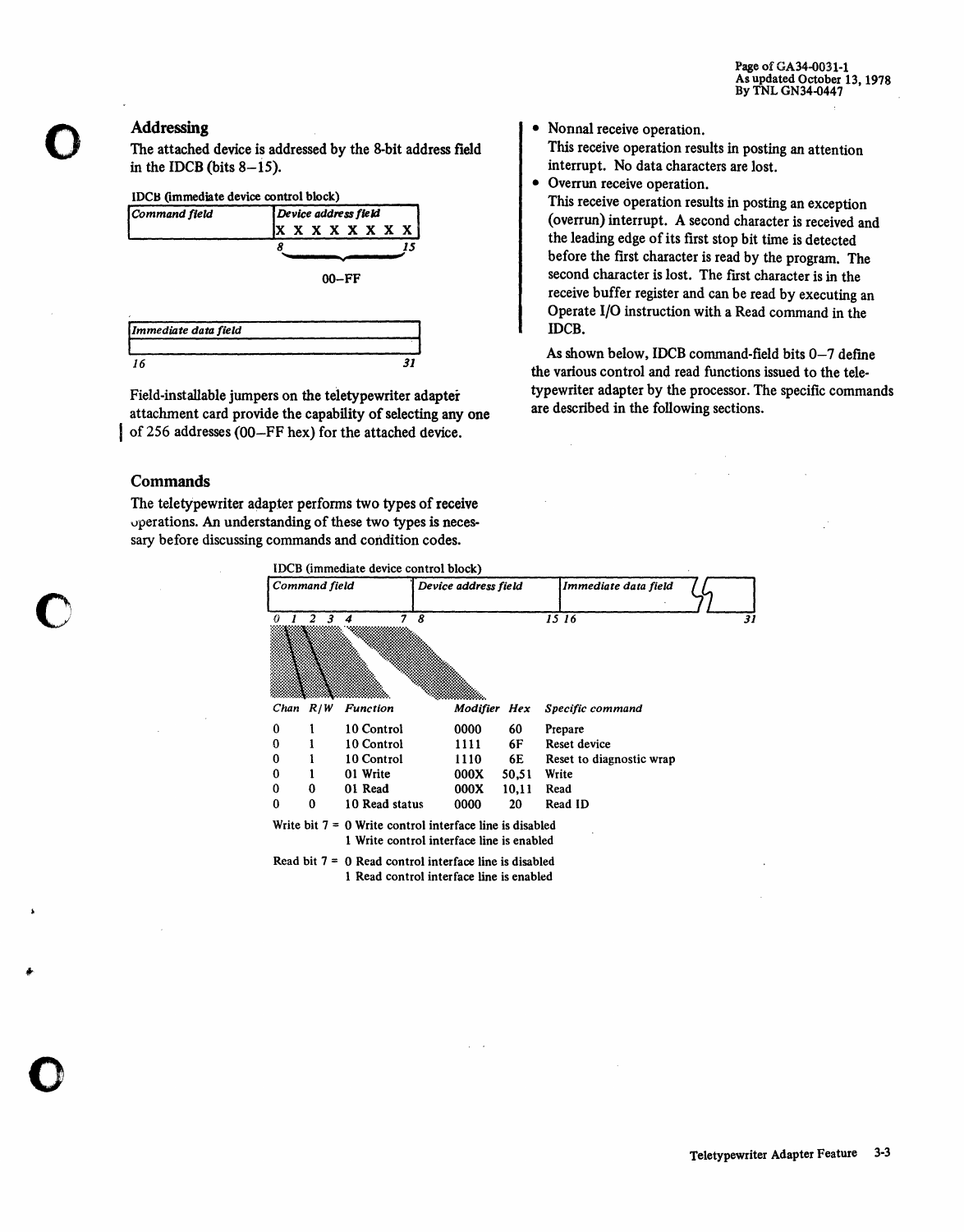The condition codes referred to in the following I/O command descriptions are listed in the "Condition Codes Reported for an Operate I/O Instruction" section of this chapter.

#### **Prepare**



The Prepare command loads the interrupt level and I bit into the teletypewriter adapter prepare register. The I bit (bit 31) determines if the teletypewriter adapter can report an I/O interrupt. If the I bit equals 0, I/O interrupts are not reported. If the I bit equals  $1, 1/O$  interrupts are reported. The interrupt level (bits  $27-30$ ) is the level on which the teletypewriter adapter reports  $I/O$  interrupts. Level  $O$  is the highest-priority level; level 3 is the lowest. The teletypewriter adapter does not report condition code 1 (busy) to this command. If condition code 5 (interface data check) is reported, the command was not successfully executed.

#### **Device Reset**



The Device Reset command resets all registers except the prepare-field register and the transmit-data register. The write- and read-control interface lines are disabled. Pending interrupts and condition codes are reset. The teletypewriter adapter does not report condition codes 1 (busy) and 5 (interface data check) to this command.

#### **Reset-to-Diagnostic-Wrap**



The Reset-to-Diagnostic-Wrap command places the teletypewriter adapter in the diagnostic-wrap state by  $(1)$  resetting pending interrupts, condition codes, and all registers in the teletypewriter adapter except the prepare register, and (2) disabling the read- and write-control interface lines.

In the diagnostic-wrap state, commands can be issued to the teletypewriter adapter for testing purposes. A device may or may not be attached to the teletypewriter adapter during testing. If a Write command is issued, data is sent to the teletypewriter adapter transmit-data register and, if attached, to the device. At the completion of the transmit operation, a device-end interrupt is reported. The data is also sent to the teletypewriter adapter receive-data register, and at the completion of the receive operation an attention interrupt is reported. For checking purposes, the teletypewriter adapter can be forced into an overrun condition by not reading the receive-data register after the attention interrupt is accepted, and then issuing another Write command. The teletypewriter adapter does not report condition codes 1 (busy) and 5 (interface data check) to this command.

The diagnostic-wrap state is exited by issuing a Reset Device or Halt I/O command, a system reset, or a power-on reset.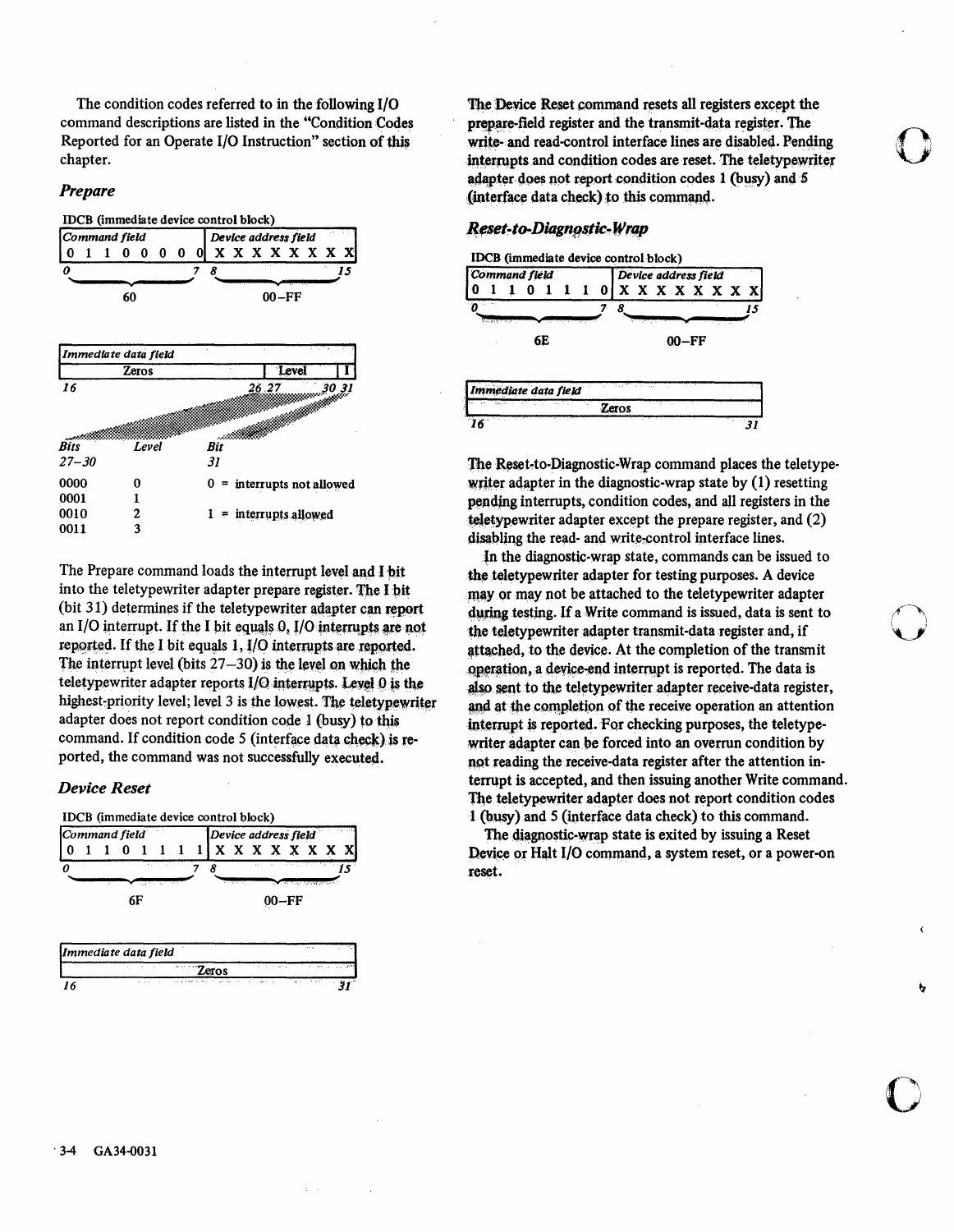# o

*Write* 

|  |               |          |  | IDCB (immediate device control block) |  |       |  |  |
|--|---------------|----------|--|---------------------------------------|--|-------|--|--|
|  | Command field |          |  | Device address field                  |  |       |  |  |
|  |               |          |  | 0 1 0 0 0 x x x x x x x x x x         |  |       |  |  |
|  |               |          |  | 8                                     |  |       |  |  |
|  |               | 50<br>51 |  |                                       |  | 00-FF |  |  |

|    | Immediate data field |       |           |  |
|----|----------------------|-------|-----------|--|
|    | Zeros                |       | Data byte |  |
| 16 |                      | 23 24 |           |  |

Bit  $7 = 0$  Write control interface line is disabled

Bit  $7 = 1$  Write control interface line is enabled

The Write command loads bits 24-31 of the IDCB into the teletypewriter adapter transmit-data register. The teletypewriter adapter then transfers the byte serially by bit to the attached device. If command-field bit 7=0, the write-control interface line is disabled (open). If command-field bit 7=1, the write-control interface line is enabled (closed). A device-end interrupt is reported at the completion of the data transfer. If the teletypewriter adapter is in a write-busy or interrupt-pending state, condition code 1 (busy) is reported and the command is not executed. If condition code 5 (interface data check) is reported, the command was not successfully executed.

# *Halt I/O*

c

o

The teletypewriter adapter responds to the channel-directed Halt I/O command by resetting all registers (except the prepare-field register), pending interrupts, and pending condition codes (see "Status After Resets" in this chapter).

# *Read*



Bit  $7 = 0$  Read control interface line is disabled Bit  $7 = 1$  Read control interface line is enabled

The Read command loads the byte contained in the teletypewriter adapter receive-buffer register into bits 24-31 of the IDCB. If command-field bit 7=0, the read-control interface line is disabled. If command-field bit 7=1, the read-control interface line is enabled. No interrupts result from the execution of this command. If the teletypewritel adapter is in a read-busy or interrupt-pending state, condition code 1 (busy) is reported and the command is not executed. If condition code 5 (interface data check) is reported, the command is not executed. Note that the byte in the receive-buffer register is not changed as a direct result of a Read command. The data in the receive-buffer register is changed only by a normal receive operation.

# *ReadlD*



The Read 10 (identification) command loads the device-ID byte into bits  $24-31$  of the IDCB. The device ID for the teletypewriter adapter is 10 hex. The device-identification word contains a unique identification code and physical information about the device, and can be used to determine the devices that are attached to the system. The teletypewriter adapter does not report condition code 1 (busy) to this command. If condition code 5 (interface data check) is reported, the command was not successfully executed.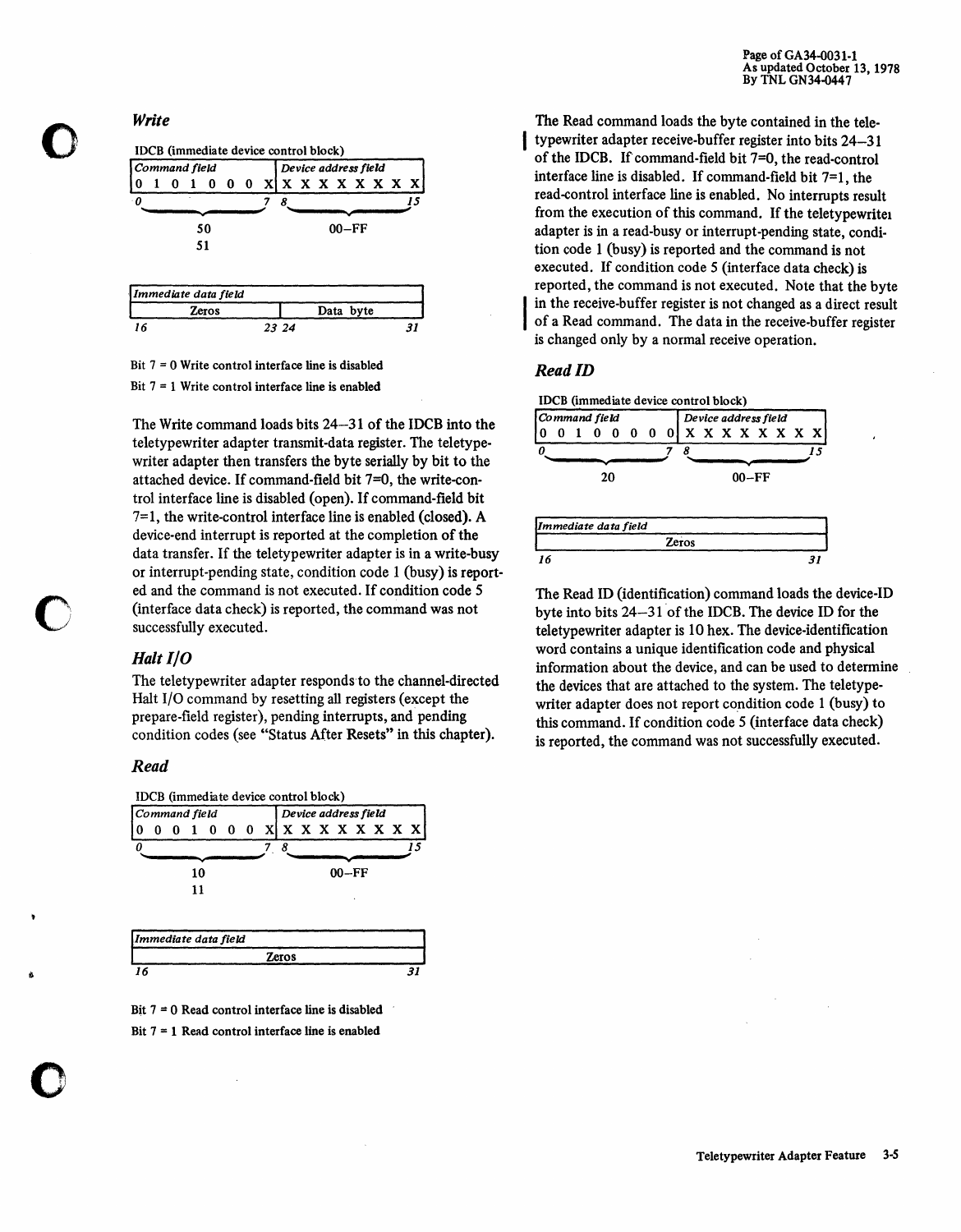# Status Information

Condition codes containing the status of the I/O operation are reported to the processor. These codes are explained in the following sections.

## *Condition Codes Reported for an Operate I/O Instruction.*

The following condition codes are reported during an Operate I/O instruction.

| Condition |                   |
|-----------|-------------------|
| code      | <b>Meaning</b>    |
| 0         | Device not attac. |
|           | tynowriter adont  |

*hed*—reported if the teletypewriter adapter is addressed, but is not installed on the system.

1 Busy-reported by the teletypewriter adapter under the following conditions:

- 1.. To a Write command-the teletypewriter adapter is executing a transmit operation to the attached device or has a deviceend interrupt pending (write busy or interrupt pending).
- 2. To a Read command-the teletypewriter adapter is executing a normal receive operation or has an attention or exception interrupt pending (read busy or interrupt p.ending). The teletypewriter adapter is not busy to a Read command by reason of executing an overrun receive operation.

Busy is reported to any command outside of the defined command set for the teletypewriter adapter if the teletypewriter adapter is in the write-busy, read-busy, or mterruptpending states. Since the teletypewriter adapter supports full duplex operation (simultaneous read and write), it can be write busy and read busy, write busy and interrupt pending, or read busy and interrupt pending at the same time. 2 *Not reported* 

*3 Command* reject-reported if the command issued is outside the defined command set for the teletypewriter adapter.

- *4 Not reported*
- *5 Interface data check-reported* if a parity . error occurs on the data bus during data transfer.
- 6 *Not reported*
- 7 *Satisfactory-reported* when a command is accepted.

# *1/0 Interrupt*

The teletypewriter adapter initiates an  $I/O$  interrupt when the Prepare command sets the I bit in the prepare register to 1, and the following interrupts occur:

- Attention-a normal receive operation has been completed<br>• Exception-an overrun receive operation has been
- Exception-an overrun receive operation has been completed
- Device end-a transmit operation has been completed

Attention, exception, and device-end interrupts can be pending at the same time. If an exception interrupt and a deviceend interrupt are pending at the same time, the exception interrupt takes precedence at interrupt-reporting time. The reporting and acceptance of the exception interrupt does not reset a pending device-end interrupt. The interrupt is defmed by the condition code reported during interrupt acceptance. The teletypewriter adapter does not utilize the interrupt information byte (lIB) of the interrupt-ID word. The IIB is always presented as zeros.

### *Condition Codes Reported for an I/O Interrupt*

The following condition codes are reported during an I/O interrupt.

#### *Condition*

| code           | <b>Meaning</b>                                                                                                                                                                                                             |   |
|----------------|----------------------------------------------------------------------------------------------------------------------------------------------------------------------------------------------------------------------------|---|
| 0              | Not reported                                                                                                                                                                                                               |   |
| 1              | Not reported                                                                                                                                                                                                               |   |
| $\overline{2}$ | <i>Exception</i> -reported when the teletypewriter<br>adapter has completed at least one overrun<br>receive operation. A device-end interrupt<br>may be pending, but exception interrupt takes<br>precedence in reporting. |   |
| 3              | Device end-reported at completion of the<br>execution of a Write command or completion<br>of an IPL operation. No exception interrupt<br>is pending at interrupt-reporting time.                                           |   |
| 4              | Attention-reported when the teletypewriter<br>adapter has completed a normal receive<br>operation.                                                                                                                         |   |
| 5              | Not reported                                                                                                                                                                                                               |   |
| 6              | Attention and exception-reported when the<br>teletypewriter adapter has completed a nor-<br>mal receive operation and has completed at<br>least one overrun receive operation.                                             |   |
| 7              | Attention and device end-reported after<br>executing either a Write command or an IPL<br>operation, and the teletypewriter adapter                                                                                         | ť |
|                | has completed a normal receive operation.                                                                                                                                                                                  |   |

 $\mathbb{C}$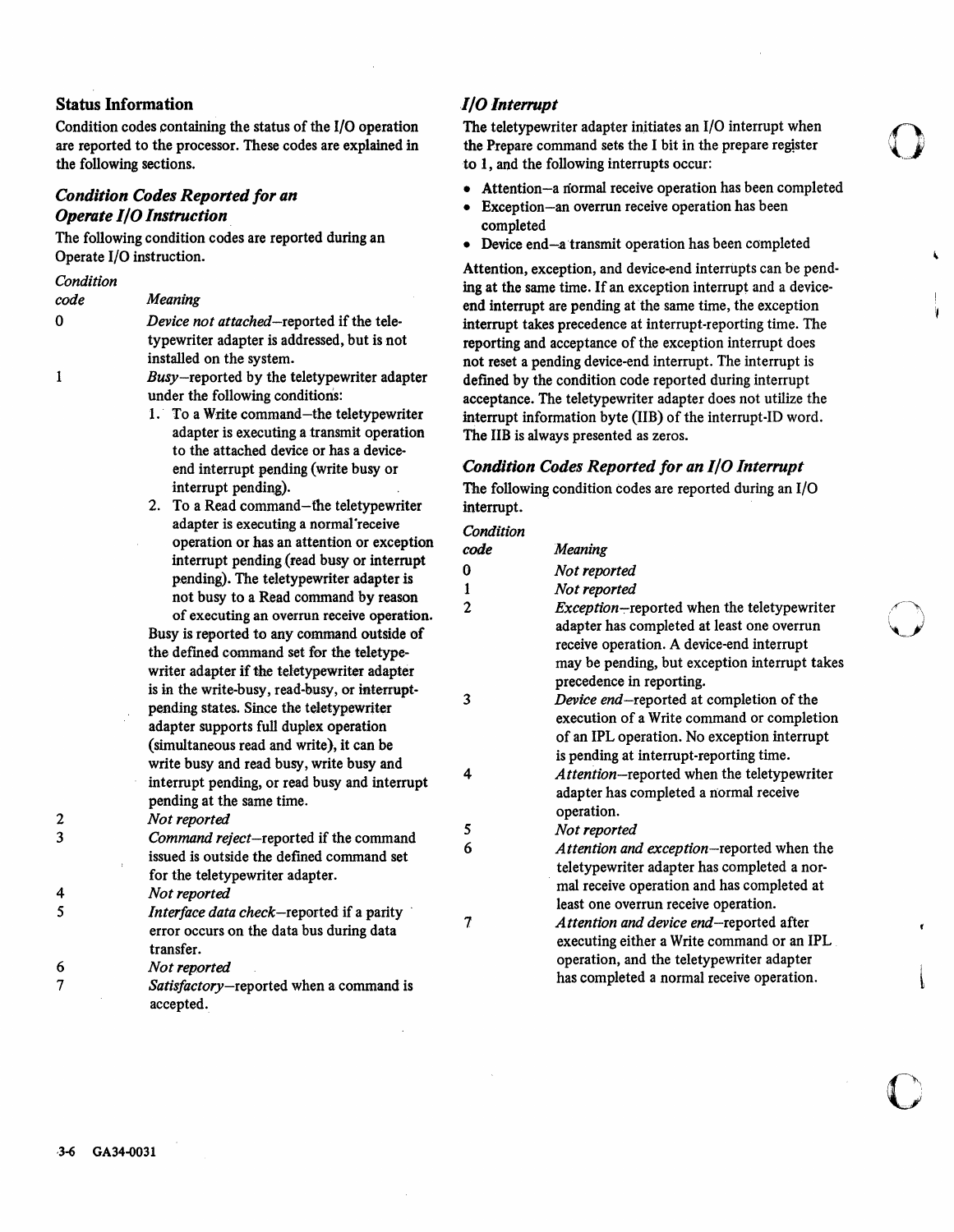Page of GA34-0031-1<br>As updated October 13, 1978<br>By TNL GN34-0447



Key:

o

- $\overline{3}$  = Post device end interrupt (condition code 3)<br>I.A. = Interrupt accept
- 
- $I.A.$  = Interrupt accept<br>WR = Write command  $=$  Write command accepted
	-

| <b>Baud rate</b> | $T_{XO}$ (milliseconds)              | $T_{I}$ (milliseconds) |
|------------------|--------------------------------------|------------------------|
| 9600             | .936                                 | .208                   |
| 4800             | 1.87                                 | .416                   |
| 2400             | 3.74                                 | .832                   |
| 1200             | 7.49                                 | 1.66                   |
| 600              | 14.98                                | 3.33                   |
| 300              | 29.96                                | 6.66                   |
| 200              | 44.94                                | 10.0                   |
| 150              | 59.9                                 | 13.3                   |
| 110              | 81.9                                 | 18.2                   |
| 100              | 89.88                                | 20.0                   |
| 75               | 119.08                               | 26.6                   |
| 50               | 179.76                               | 40.0                   |
|                  | $T_{XO}$ and $T_{L}$ are $\pm 0.1\%$ |                        |



#### *Receive Operations*

o

Figure 3-3 depicts timing for receive operations. A circle with a 2, 4, or 6 denotes an interrupt with appropriate condition code. I.A. (&R) denotes interrupt accept (and read) by the processor. ReV OP denotes the envelope of a receive operation.

Timings are depicted at device rated operation.  $T_{\rm RO}$  is the time of a receive operation from initiation by the device to the posting of an interrupt. It is 9 bit times at the selected frequency. At 9600 bps,  $T_{RO} = .936$  ms; at 110 bps,  $T_{RO} = 81.9$  ms.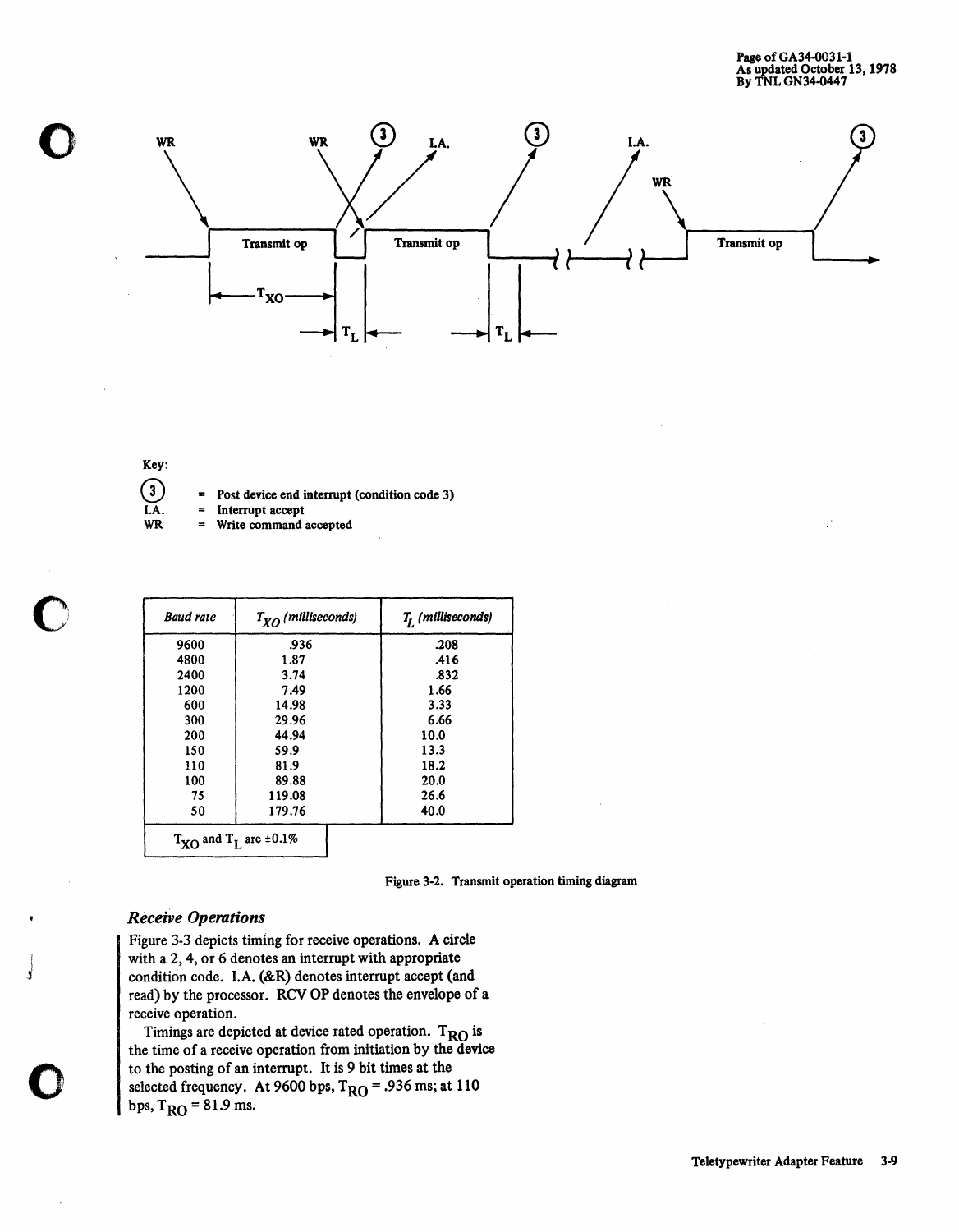

 $T_{RO}$  and  $T_R$  are  $\pm 0.1\%$ <br>
Figure 3.3. State and timing disgram for possible receive operations Figure 3-3. State and timing diagram for possible receive operations

100 89.9 99.9 109.9 75, 119.1 133.3 146.6 50 179.8 199.9 219.9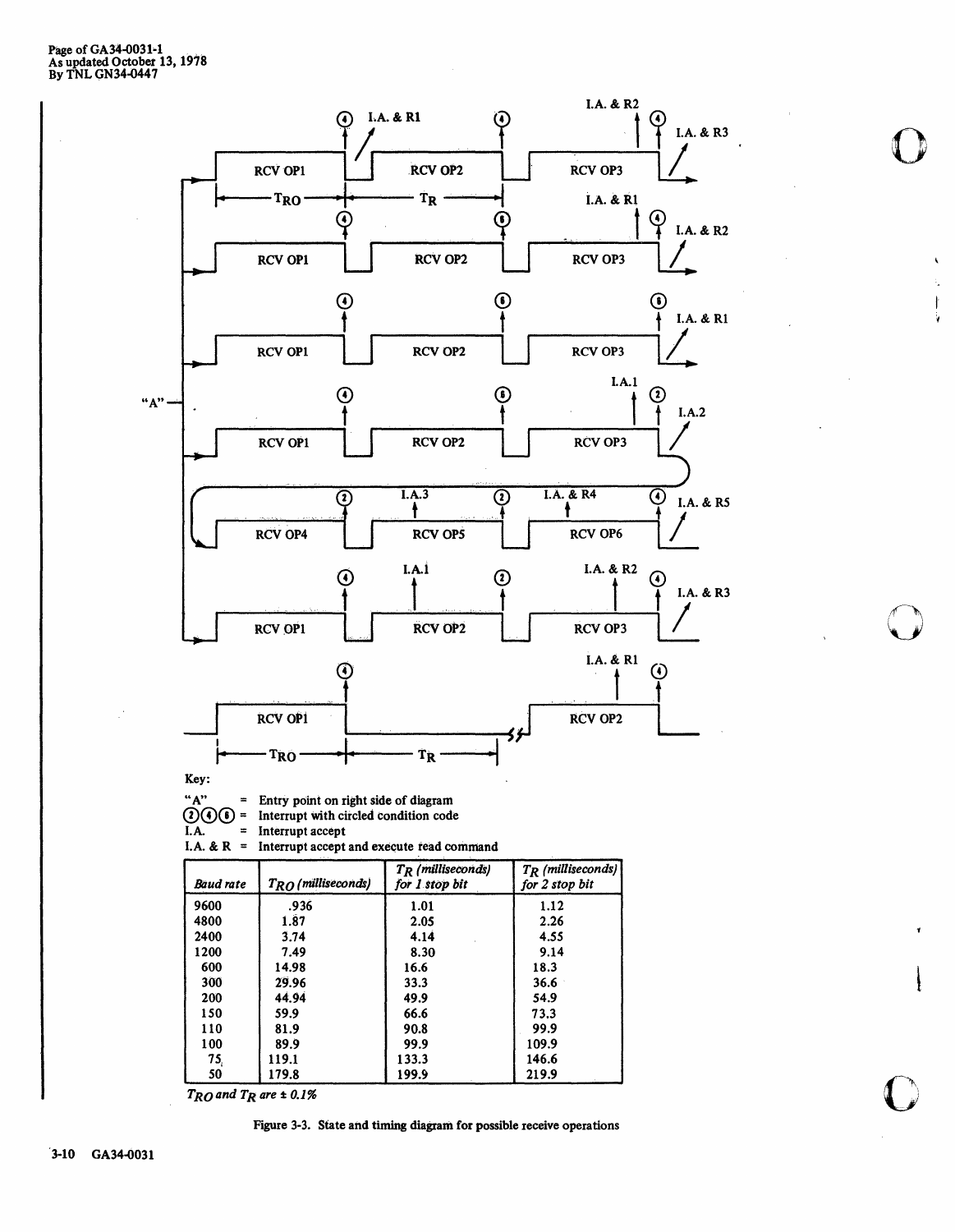On receive operations, an attention interrupt is posted at the leading edge of the first stop bit time for that character. The interrupt accept and read (I.A.&R) must be done before the leading edge of the first stop bit time of the *next*  character to prevent overrun.  $T_R$  is equal to the maximum permissible time the processor can delay in performing an interrupt accept and read after an attention interrupt is posted.  $T_R$  is equal to the number of stop bits sent, plus one (start bit), plus the number of data bits sent, all multiplied by one bit time. Note that by programming the device for 2 stop bits,  $T_R$  (the amount of time the program has to handle the attention interrupt) may be increased by approximately 10%.

o

c

o

Assuming one stop bit and eight data bits, at 9600 bps  $T_R = 1.01$  ms; at 110 bps  $T_R = 90.8$  ms. Figure 3-3 is a state and timing diagram of possible receive sequences.

The basic sequences on Figure 3-3 start from point A with a normal receive operation, ending in an attention interrupt being posted. The top line depicts interrupt acceptance and reading of the receive buffer register within time  $T<sub>R</sub>$ . I.A.&R1 reads the character received in RCV OP 1, I.A.&R2 reads the character received in RCV OP 2 and I.A.&R3 reads the character received in RCV OP 3.

The second line depicts delay in interrupt accept and read beyond  $T_R$ . In this case, the character received in RCV OP 2 was lost and the data read by I.A.&Rl was the character received in RCV OP 1.

The third line depicts a delay of greater than  $2 T<sub>R</sub>$  in taking an I.A.&R for RCV OP 3. In this case, the characters received in RCV OPS 2 and 3 were lost, and the data from RCV OP 1 was read by I.A.&Rl.

The fourth, fifth, and sixth lines depict what will occur if the read is omitted from the interrupt accept. The fourth and fifth lines depict what will occur if an interrupt accept without read is taken after a condition code 6 (attention and exception) is posted. Note that the characters resulting from RCV OPS 2, 3, 4, and 5 were lost, and that the character read by I.A.&R4 was the character received in RCVOP 1.

The sixth line depicts what will occur if an interrupt accept without read is taken after a condition code 4 (attention) is taken. Note that the character resulting from ReV OP 2 was lost. I.A.&R2 read the character resulting from RCV OP 1.

If T<sub>R</sub> has been exceeded, no overrun will occur *unless* the first stop bit time of another character is detected by the attachment before the I.A.&R occurs to clear the interrupt and read the first character. The seventh line is an example of this. Even though I.A.&Rl did not occur until after  $T_R$ , no overrun occurred since the first character was read by I.A.&Rl before the leading edge of stop bit time of the next character.

# Programming Considerations For Maximum Transmission-Receive Rates

The following list provides some examples of how to obtain maximum transmission rates.

• Transmit interrupt servicing.

At the beginning of the first stop bit, the teletypewriter adapter sends an interrupt request to the processor to signal the completion of the current character transmission. This interrupt must be serviced and another transmit operation initiated by the end of the second stop-bit time if maximum transmission rate is to be maintained.

Receive interrupt servicing.

At the beginning of the first stop bit time, the attachment transfers the received character from the receive SERDES to the receive buffer register; it also sends an interrupt request to the processor to signal that a character has been received. This character must be read by the program before stop bit time of the *next* character to prevent an overrun from occurring. The amount of time the software has to read a character is one full *character* time including start bit and stop bit(s).

Device stop bits.

Devices that are designed to receive either one or two stop bits may be attached to the teletypewriter adapter card. If the device is designed for only one stop bit, the second stop bit appears to be a one-bit-time separation between character frames. Therefore, if a device is programmable for either one or two stop bits, it should be programmed for only one stop bit. This programming will increase the receive data rate of the teletypewriter adapter by approximately 9 percent.

• Device data rates.

If a device is programmable for several different data rates that can be supported by the teletypewriter adapter, the device should be programmed for the highest datatransfer rate that results in reliable operation in the environment in which the system is placed.

• Duplex operation.

The teletypewriter adapter is a full duplex attachment. It can transmit and receive data simultaneously. Therefore, devices attached to the teletypewriter adapter should be configured for full duplex operation.